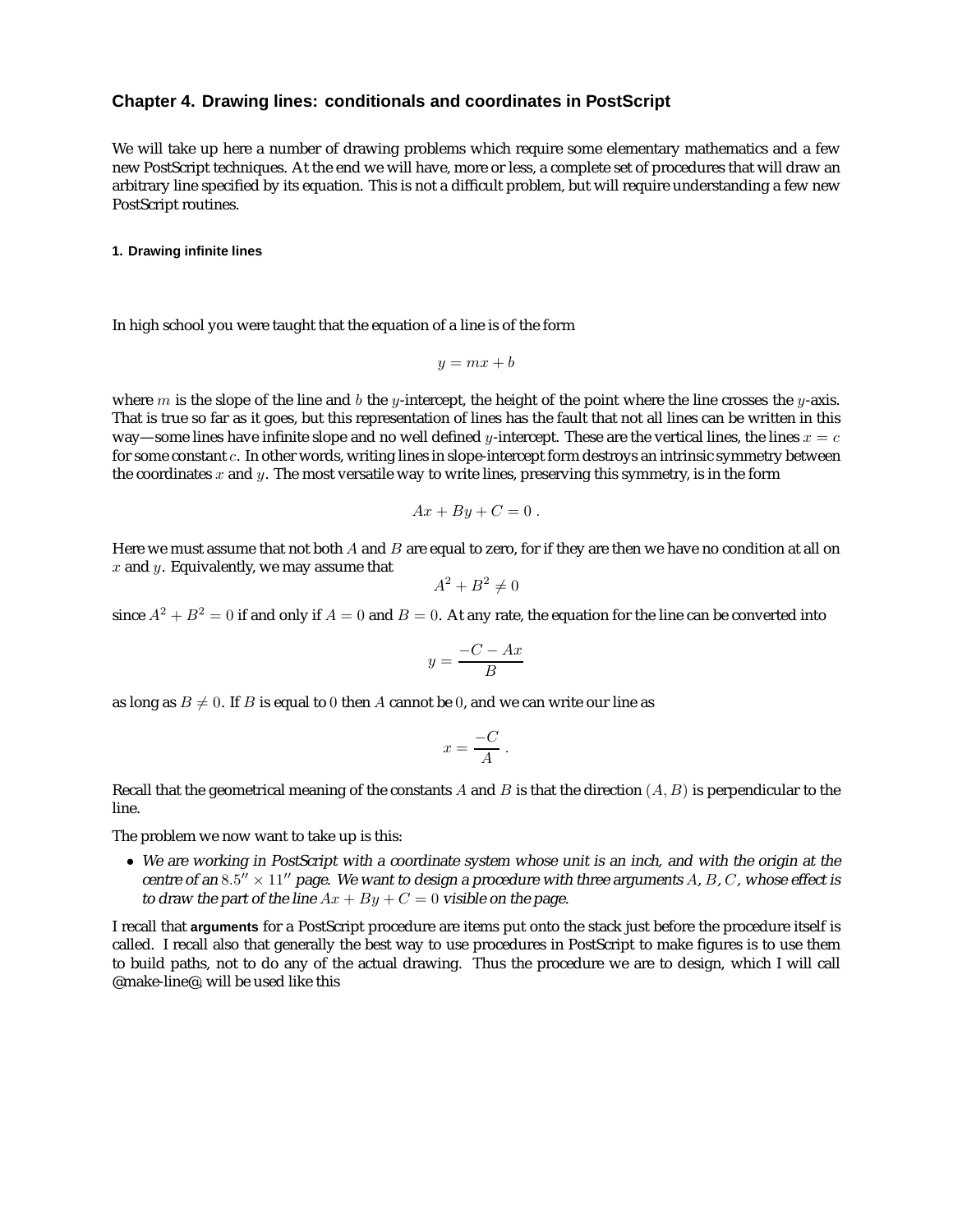@newpath111 make-line stroke@

if we want to draw the visible part of the line  $x + y = 1$ .

One reason this is not quite a trivial problem is that we are certainly not able to draw the entire infinite line. There is essentially only one way to draw parts of a line in PostScript, and that is to use @moveto@ and @lineto@ to draw a segment of the line, given two points on that line. Therefore, the mathematical problem we are looking at is this: If we are given A, B, and C, how can we find two points P and Q with the property that the line segment between them contains all of the line  $Ax + By + C = 0$  which is visible? We do not have to worry about whether or not the segment  $PQ$  coincides exactly with the visible part; PostScript will handle naturally the problem of ignoring the parts that are not visible. Of course the visible part of the line will exit the page usually at two points, and if we want to do a really professional job, we can at least think about the more refined problem of finding them, too. But we will postpone this for now.

Here is the rough idea of our approach. We will divide the problem into two cases: (1) that where the line is 'essentially' horizontal; (2) that where it is 'essentially' vertical. We could in fact divide the cases according to what is suggested by our initial discussion—i.e. according to whether or not  $B = 0$ . But for technical reasons, having  $B$  near  $0$  is almost as bad as having it actually equal to  $0$ . Instead, we want to classify lines as 'essentially horizontal' and 'essentially vertical'. In this scheme, we shall consider a line essentially horizontal if its slope lies between −1 and 1, and otherwise essentially vertical. In other words, we think of it as 'effectively' horizontal if it is more horizontal than vertical. Recalling that if a line has equation  $Ax + By + C = 0$  then the direction  $(A, B)$ is perpendicular to that line, we have the criterion:

• The line  $Ax + By + C = 0$  will be considered 'almost horizontal' if  $|A| \leq |B|$ , otherwise 'almost vertical'.

Recall that our coordinate system is in inches, centred on the page. The left hand side of the page is therefore at  $x_{\text{left}} = -4.25''$ , the right one at  $x_{\text{right}} = 4.25''$ . The point is that an essentially horizontal line is guaranteed to interest both of the lines  $x_{\text{right}} = 25''$ . intercept both of the lines  $x = x_{\text{left}}$  and  $x = x_{\text{right}}$ . Why? Since A and B cannot both be 0 and  $|A| \leq |B|$  for a horizontal line, we must have  $B \neq 0$  as well. Therefore we can solve for y, given x:

$$
y = \frac{-C - Ax}{B}
$$

where we choose x to be in turn  $x_{\text{left}}$  and  $x_{\text{right}}$ . In this case, we shall choose for P and Q these intercepts. It may happen that P or Q is not on the edge of the page, and it may even happen that the line segment  $PQ$  is totally invisible, but this doesn't matter. What does matter is that the segment  $PQ$  is guaranteed to contain all of the visible part of the line.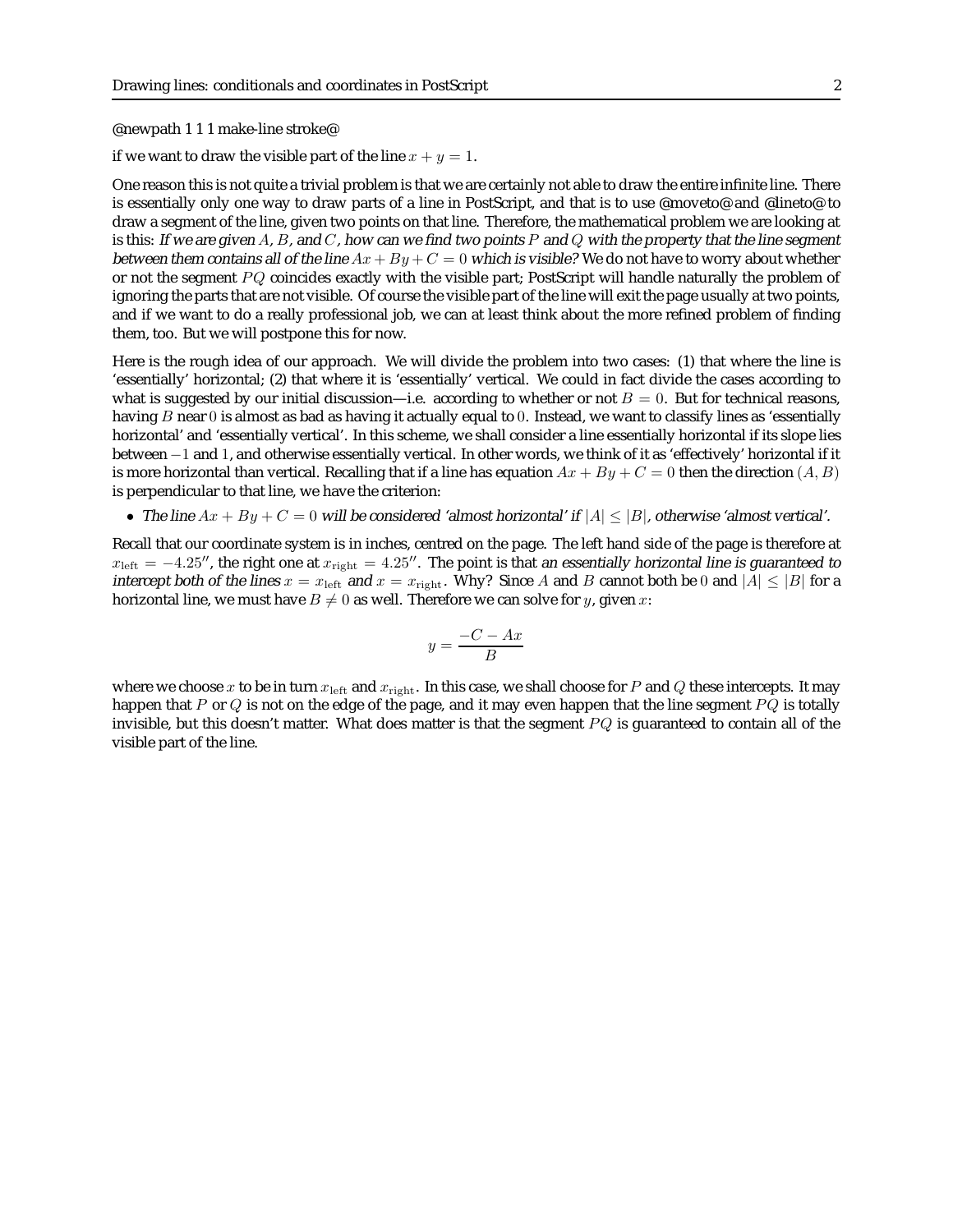

Similarly, an essentially vertical line must intercept the lines across the top and bottom of the page, and in this case  $P$  and  $Q$  shall be these intercepts.

So: we must design a procedure in PostScript that does one thing for essentially horizontal lines, another for essentially vertical ones. We need to use a **test** together with a **conditional** in our procedure.

A **test** is a command sequence in PostScript which returns one of the **boolean values** @true@ or @false@ on the stack. There are several that we will find useful: @le@, @lt@, @ge@, @gt@, @eq@, @ne@ which stand for  $\leq, \leq, \geq,$  $>$ , =, and  $\neq$ . They are used backwards, of course. For example, the command sequence

@a b lt@

will put @true@ on the stack if  $a < b$ , otherwise false.

Here is a sample from a **ghostscript** session:

@1 2 gt = false 2 1 gt = true@

A **conditional** is a command sequence that does one thing in some circumstances. something else in others. The most commonly used form of a conditional is this:

@boolean ... ... ifelse@

That is to say, we include a few commands to perform a test of some kind, following the test with two procedures and the command @ifelse@. If the result of the test is @true@, the first procedure is performed, otherwise the second. Recall that a procedure in PostScript is any sequence of commands, entered on the stack surrounded by @@ and @@.

A slightly simpler form is also possible: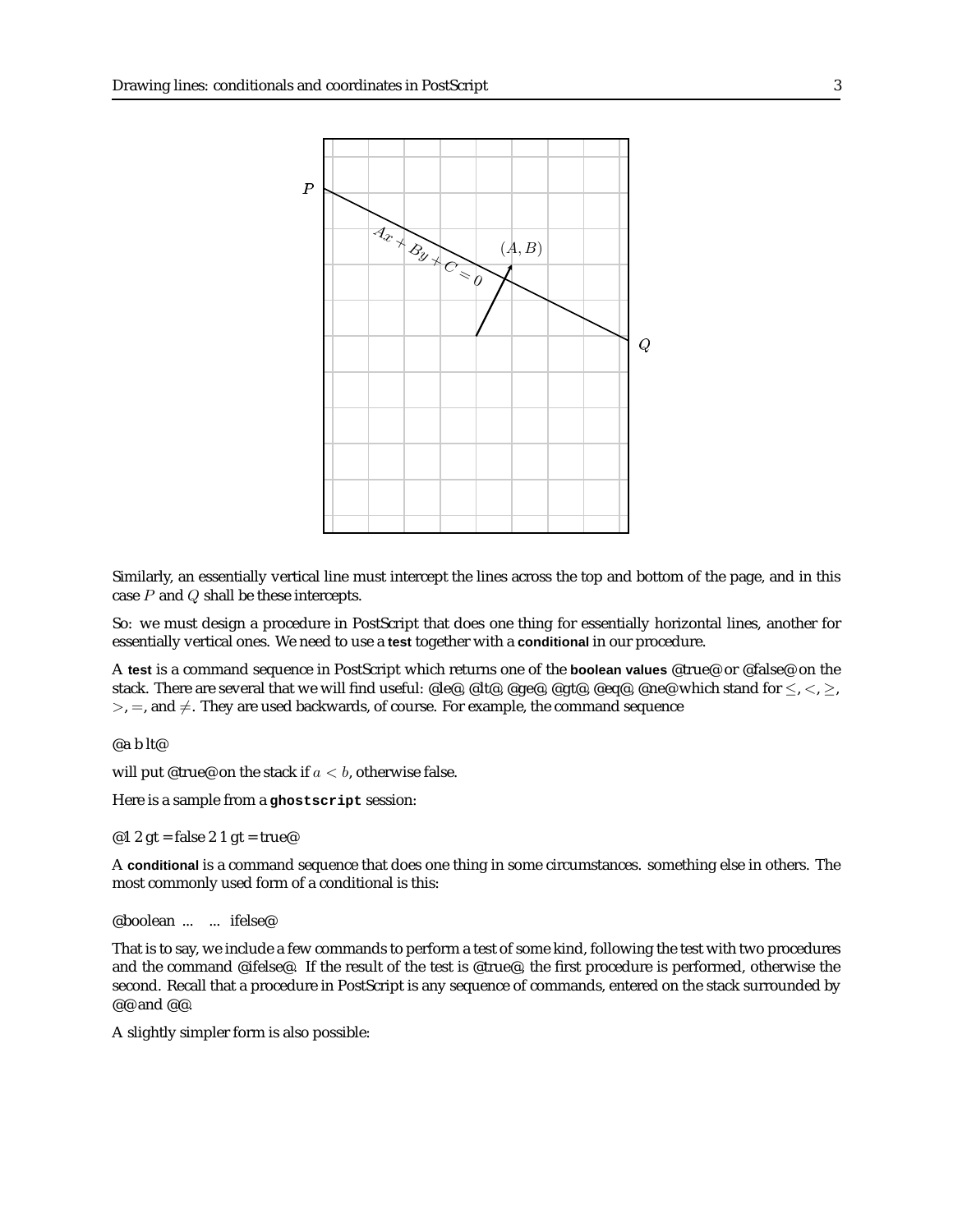#### @boolean ... if@

This performs the procedure if the boolean is true, and otherwise does nothing.

We now have everything we need to write the procedure @make-line@, except that we need to recall that @x abs@ returns the absolute value of @x@.

@/make-line 8 dict begin /C exch def /B exch def /A exch def

A abs B abs le /xleft -4.25 def /xright 4.25 def /yleft C neg A xleft mul sub B div def /yright ... def xleft yleft moveto xright yright lineto ... ifelse end def@

I left a few blank spots—on purpose.

Exercise 1.1. Fill in the @...@ to get a working procedure. Demonstrate it with a few samples.

**Exercise 1.2.** Modify the procedure above to one called @make-line-default@ that works with the **default** coordinate system, the one with the origin at bottom left, unit of length one point.

# **2. Margins**

It might be that we don't want to draw all of the visible line, but want to allow some margins on our page. We could modify the procedure very easily to do this, by changing the definitions of @xleft@ etc., but this is inelegant, since it would require putting in a new procedure for every different type of margin. There is a more flexible way. There is a third command in the same family as @stroke@ and @fill@, called @clip@. It, too, is applied to a path just constructed. Its effect is to restrict drawing to the interior of the path. Thus

@newpath -3.25 -4.5 moveto 6.5 0 rlineto 0 9 rlineto -6.5 rlineto closepath clip@

creates margins of size  $1''$  on an  $8.5'' \times 11''$  page with suitable coordinates. If you want to restrict drawing for a while and then abandon the restriction, you can enclose the relevant stuff inside @gsave@ and @grestore@. The command @clip@ is like @fill@ in that it will automatically close a path before clipping to it, but as with @fill@ it is not a good habit to rely on this. The point is that programs should reflect concepts: if what you really have in mind is a closed path, close it yourself. The default closure may not be what you intend.

### **3. Coordinates**

In the first section of this chapter, we saw how to draw lines when the coordinate system on the page was set up in a fixed way. In this section we shall see how to draw lines with an arbitrary coordinate system. The secret is to understand how PostScript translates your drawing commands into actual path drawing on a page.

PostScript deals internally—at least implicitly—with a total of three coordinate systems.

The first is the **physical** coordinate system. This system is the one naturally adapted to the physical device you are working on. Here, even the location of the origin will depend on the device your pictures are being drawn in. For example, on a Windows computer it is apparently always at the lower left, but on a Unix machine frequently at the upper left. The basic units of length are the width and the height of one **pixel** (one horizontal, the other vertical). This makes sense, because in the end every drawing merely colours certain pixels on your screen or printer page in one of various colours.

The second is the **page** coordinate system. This is the one you start up with, in which as before the origin is at the lower left of the page, but the unit of length is one Adobe point—equal to 1/72 of an inch—in each direction. This might be thought of as a kind of ideal physical device.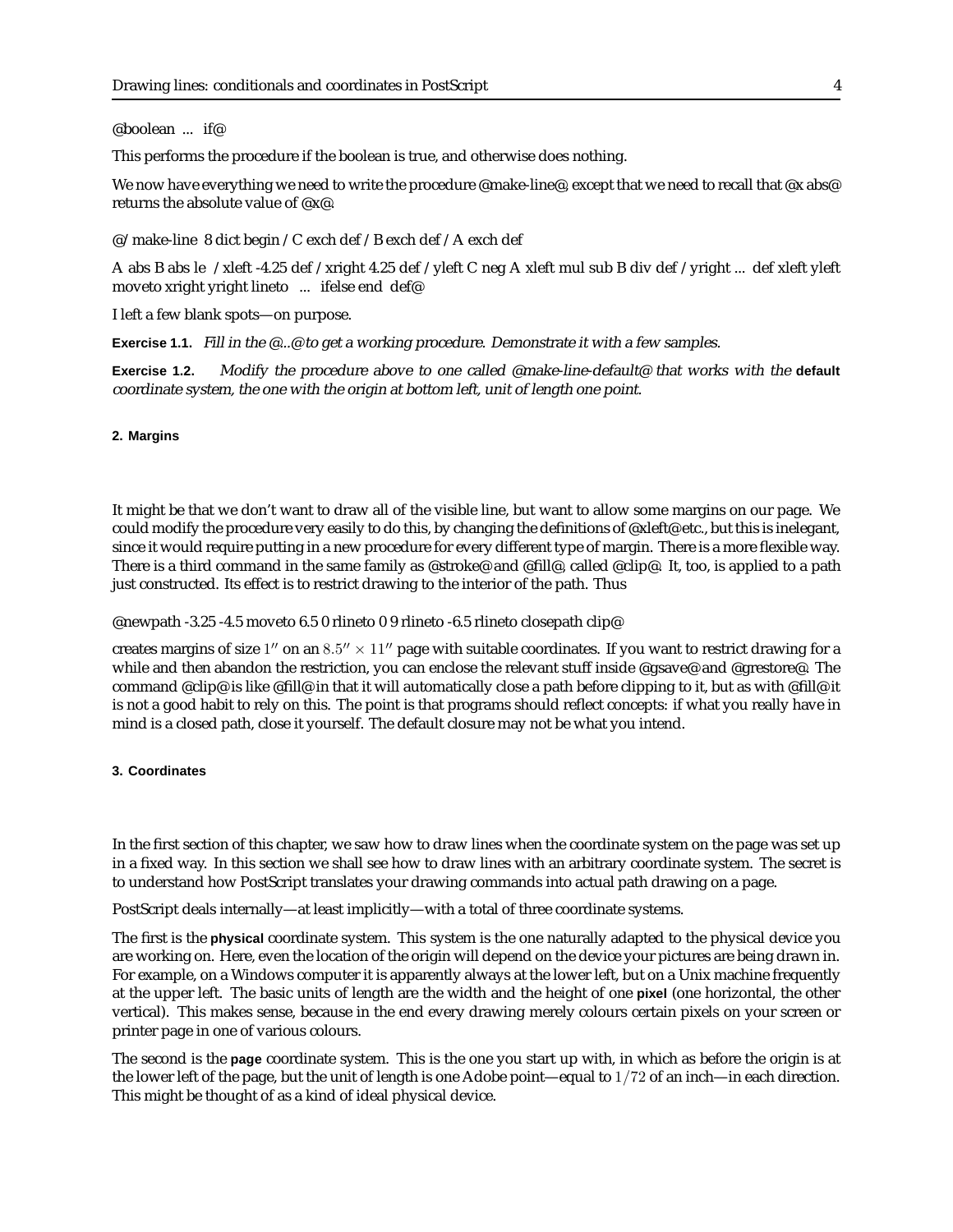The third is the system of **user** coordinates. These are the coordinates you are currently drawing in. When PostScript starts up, page coordinates and user coordinates are the same, but certain operations such as **scale**, **translate**, and **rotate** change the relationship between the two. For example, the sequence @72 72 scale@ makes the unit in user coordinates equal to an inch. If we then subsequently perform @4.25 5.5 translate@, the translation takes place in the new user coordinates. This is the same as if we had done @306 396 translate@ before we scaled to inches.

At all times, PostScript maintains internally a formula for changing from user to physical coordinates, and implicitly one to change from user to page coordinates as well. The formula involves six numbers, and looks like

$$
x_{\text{physical}} = ax_{\text{user}} + by_{\text{user}} + e
$$

$$
y_{\text{physical}} = cx_{\text{user}} + dy_{\text{user}} + f
$$

PostScript stores these six numbers a, b, etc. in a data structure we shall see more of a bit later.

Coordinate changes like this are called **affine** coordinate transformations. One good way to write an affine coordinate transformation formula is in terms of a matrix:

$$
\begin{bmatrix} x_{\bullet} \\ y_{\bullet} \end{bmatrix} = \begin{bmatrix} a & b \\ c & d \end{bmatrix} \begin{bmatrix} x \\ y \end{bmatrix} + \begin{bmatrix} e \\ f \end{bmatrix}.
$$

The 2×2 matrix is called the **linear** component of the coordinate transformation, and the vector added on is called its **translation** component.

Affine transformations are characterized by the property that they take lines to lines. They also have the stronger property that they take parallel lines to parallel lines.

It might be useful to track how things go as a program proceeds. As has been mentioned, when PostScript starts up we have

$$
x_{\text{page}} = x_{\text{user}}
$$
  

$$
y_{\text{page}} = y_{\text{user}}.
$$

If we perform @306 396 translate@ we then have

$$
x_{\text{page}} = x_{\text{user}} + 306
$$
  

$$
y_{\text{page}} = y_{\text{user}} + 396
$$
.

If we now perform @72 72 scale@ we have

 $x_{\text{page}} = 72 x_{\text{user}} + 306$  $y_{\text{page}} = 72 y_{\text{user}} + 396$ .

If we now put in @90 rotate@ we have

$$
x_{\text{page}} = -72 y_{\text{user}} + 306
$$
  

$$
y_{\text{page}} = 72 x_{\text{user}} + 396.
$$

#### **4. How PostScript stores coordinate transformations**

The data determining an affine coordinate change

$$
\left[\begin{matrix} x_\bullet \\ y_\bullet \end{matrix}\right] = \left[\begin{matrix} a & c \\ b & d \end{matrix}\right] \left[\begin{matrix} x \\ y \end{matrix}\right] + \left[\begin{matrix} e \\ f \end{matrix}\right]
$$

are stored in PostScript in an **array** [a b c d e f] of length six, which it calls a **matrix**. PostScript has several operators which allow you to find out what these arrays are, and to manipulate them.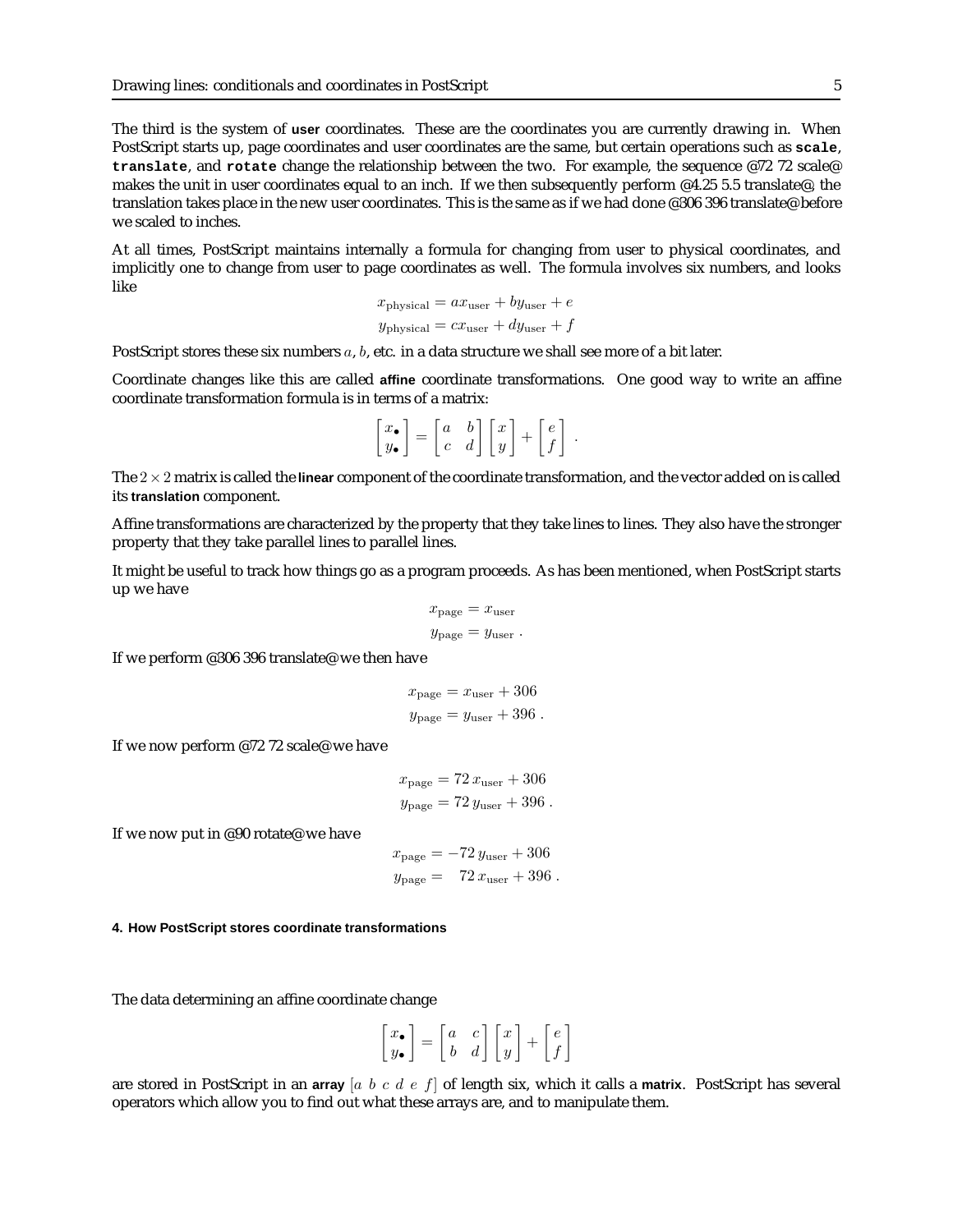| Command sequence       | Effect                                              |
|------------------------|-----------------------------------------------------|
| @matrix currentmatrix@ | Puts the current transformation matrix on the stack |

The **current transformation matrix** or **CTM** holds data giving the current transformation from user to physical coordinates. For example, we might try this at the beginning of a program and get

@matrix currentmatrix == [1.33333 0 0 1.33333 0 0 ]@

The output we get here depends strongly on what kind of machine we are working on. The one here was a laptop running Windows 95. Windows 95 puts a coordinate system in every window with the origin at lower left, with one unit of length equal to the width of a pixel. The origin is thus the same as that of the default PostScript coordinate system, but the unit size might not match. In fact, we can read off from what we see here that on my laptop that one Adobe point is 4/3 pixels wide.

**Exercise 4.1.** What is the screen resolution of this machine in DPI (dots per inch)?

The formalities of the way the command sequence @matrix currentmatrix@ works is that the command @matrix@ just puts an empty matrix array on the stack and @currentmatrix@ puts the current values of  $a$  etc. into it.

@matrix defaultmatrix@ Puts the original transformation matrix on the stack

The **default matrix** holds the transformation from page to physical coordinates. Thus at the start of a PostScript program, the commands @defaultmatrix@ and @currentmatrix@ will have the same effect.

| @M matrix invertmatrix@   | Puts the transformation matrix inverse to $M$ on the stack |
|---------------------------|------------------------------------------------------------|
| @A B matrix concatmatrix@ | Puts the product BA on the stack                           |

Here, M is a transformation 'matrix' — an array of 6 numbers. As always, PostScript does things backwards. It applies transformations from left to right, whereas in mathematics it is more conventional to apply right to left. Of course both are just arbitrary conventions.

@M setmatrix  $\oslash$  Sets the current transformation matrix equal to M

Thus, the following procedure returns the 'matrix' corresponding to the transformation from user to page coordinates:

@/user-to-page-matrix matrix currentmatrix matrix defaultmatrix matrix invertmatrix matrix concatmatrix def@

To see why, let  $C$  be the matrix transforming user coordinates to physical coordinates, which we can read off with the command @currentmatrix@. Let  $D$  be the be the default matrix we get at start-up. The transformation from current user coordinates to the original one is therefore the matrix product  $D^{-1}C$  acording to mathematical convention, which must be reversed to agree with PostScript convention.

**Exercise 4.2.** How can you find out in PostScript how big <sup>a</sup> pixel (the physical device unit) is?

# **5. Picturing the coordinate system**

In trying to understand how things work with coordinate changes, it might be helpful to show some pictures of the two coordinate systems, the user's and the page's, in different circumstances.

The basic geometric property of an affine transformation is that it takes parallelograms to parallelograms, and so does its inverse. Here are several pictures of how the process works. On the left in each figure is a sequence of commands, and on the right is how the resulting coordinate grid lies over the page.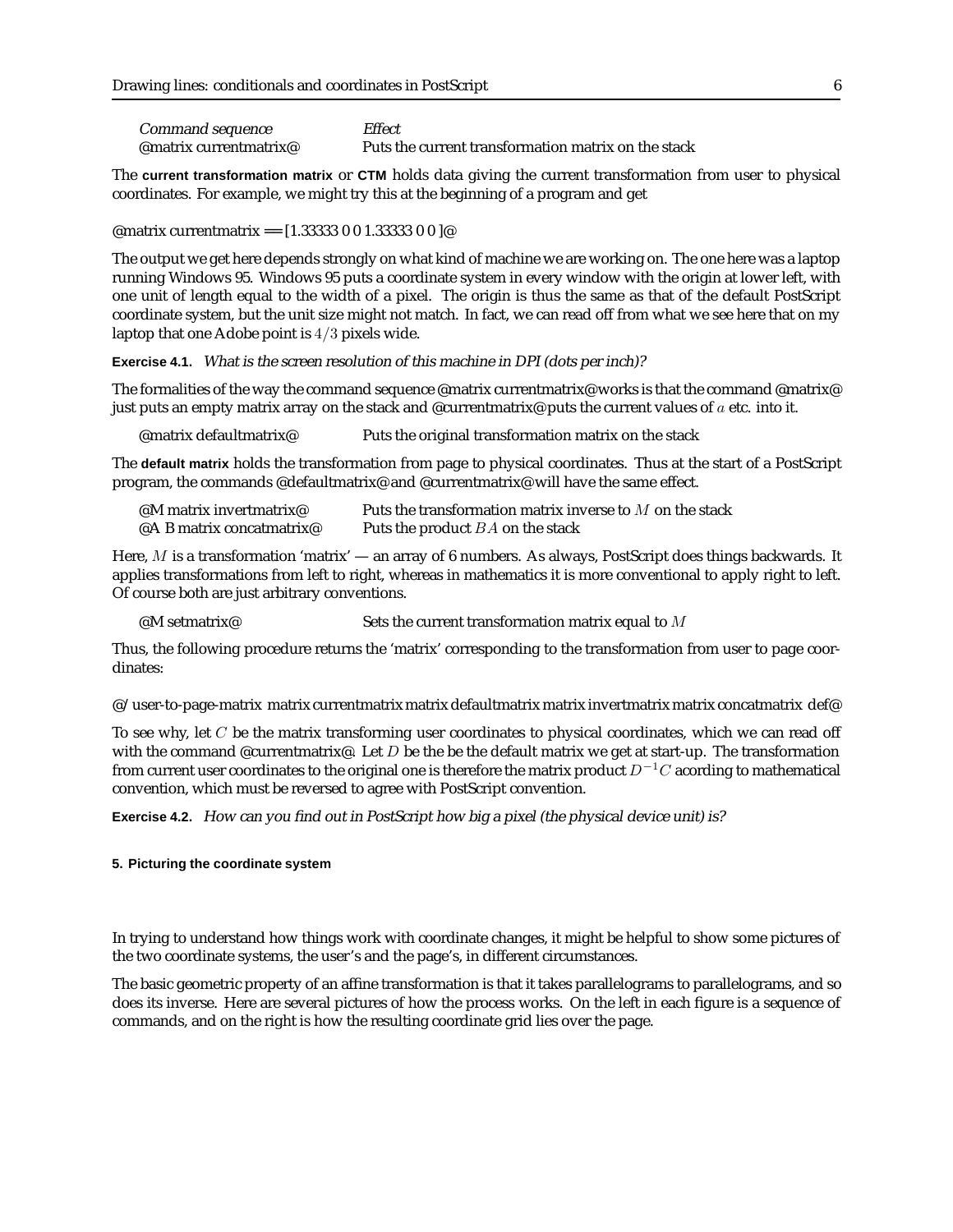

In this figure, the user unit is one inch, and a grid at that spacing is drawn at the right. Note that there are no actual lengths in user space. In all these pictures, the choice of scaling in user space is arbitrary.



A line drawn in user coordinates is drawn on the page after rotation of 30◦ relative to what it was drawn as before.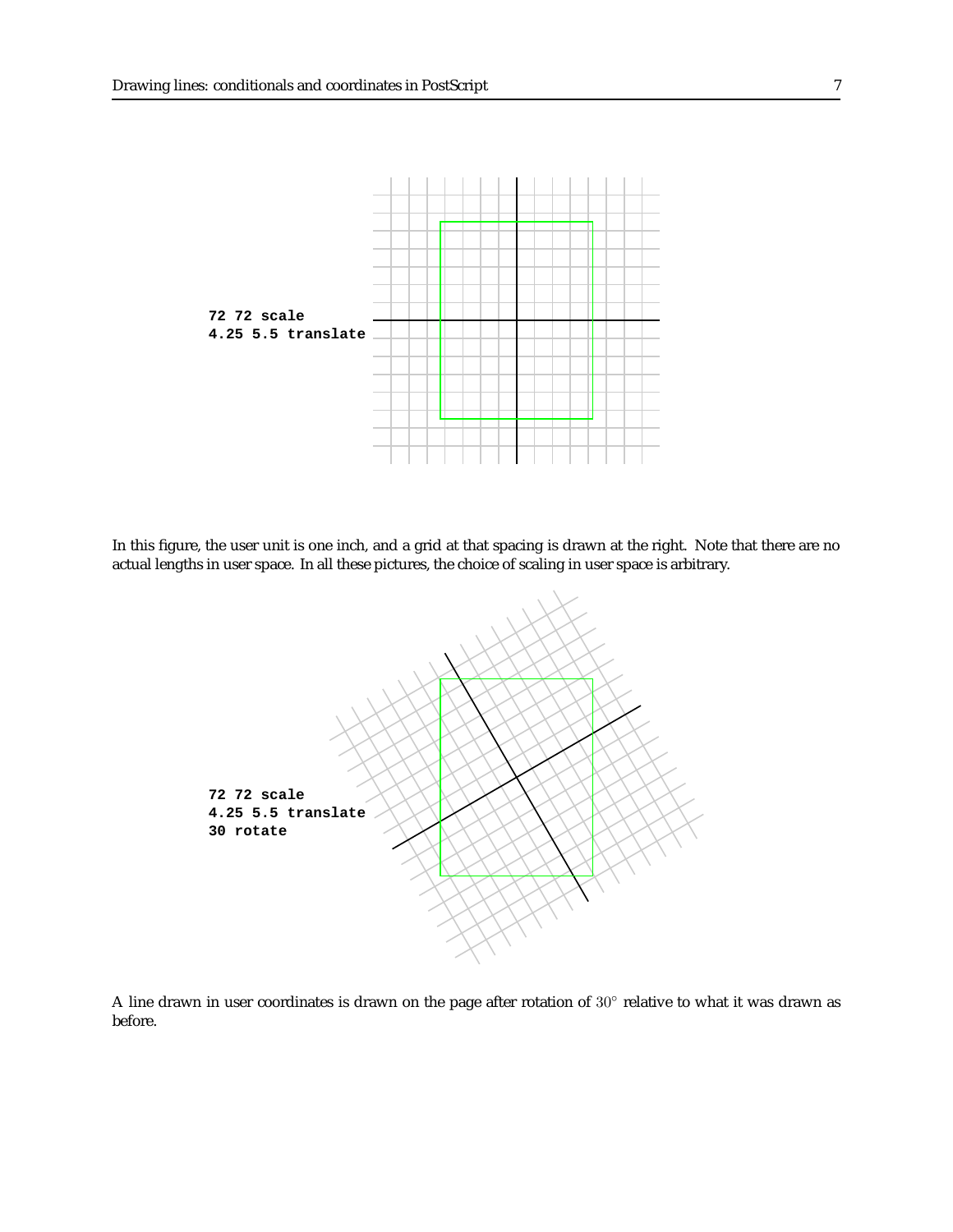

Even a combination of rotations and scales can have odd effects after a scale where the x-scale and the  $y$ -scale are distinct. This is non-intuitive, but happens because after such a scale rotations take place in that skewed metric.

#### **6. Moving into three dimensions**

It turns out to be convenient, when working with affine transformations in two dimensions, to relate them to linear transformations in three dimensions.

The basic idea is to associate to each point  $(x, y)$  in 2D the point  $(x, y, 1)$  in 3D. In other words, we are embedding the two-dimensional  $(x, y)$  plane in three dimensions by essentially shifting it up one unit in height. The main point is that the affine 2D transformation

$$
\begin{bmatrix} x_{\bullet} \\ y_{\bullet} \end{bmatrix} = \begin{bmatrix} a & c \\ b & d \end{bmatrix} \begin{bmatrix} x \\ y \end{bmatrix} + \begin{bmatrix} e \\ f \end{bmatrix}
$$

can be rewritten in terms of the linear 3D transformation

$$
\begin{bmatrix} x_{\bullet} \\ y_{\bullet} \\ 1 \end{bmatrix} = \begin{bmatrix} a & c & e \\ b & d & f \\ 0 & 0 & 1 \end{bmatrix} \begin{bmatrix} x \\ y \\ 1 \end{bmatrix}.
$$

You should check by explicit calculation to see that this is true. In other words, the special  $3 \times 3$  matrices of the form

$$
\begin{bmatrix} a & c & e \\ b & d & f \\ 0 & 0 & 1 \end{bmatrix}
$$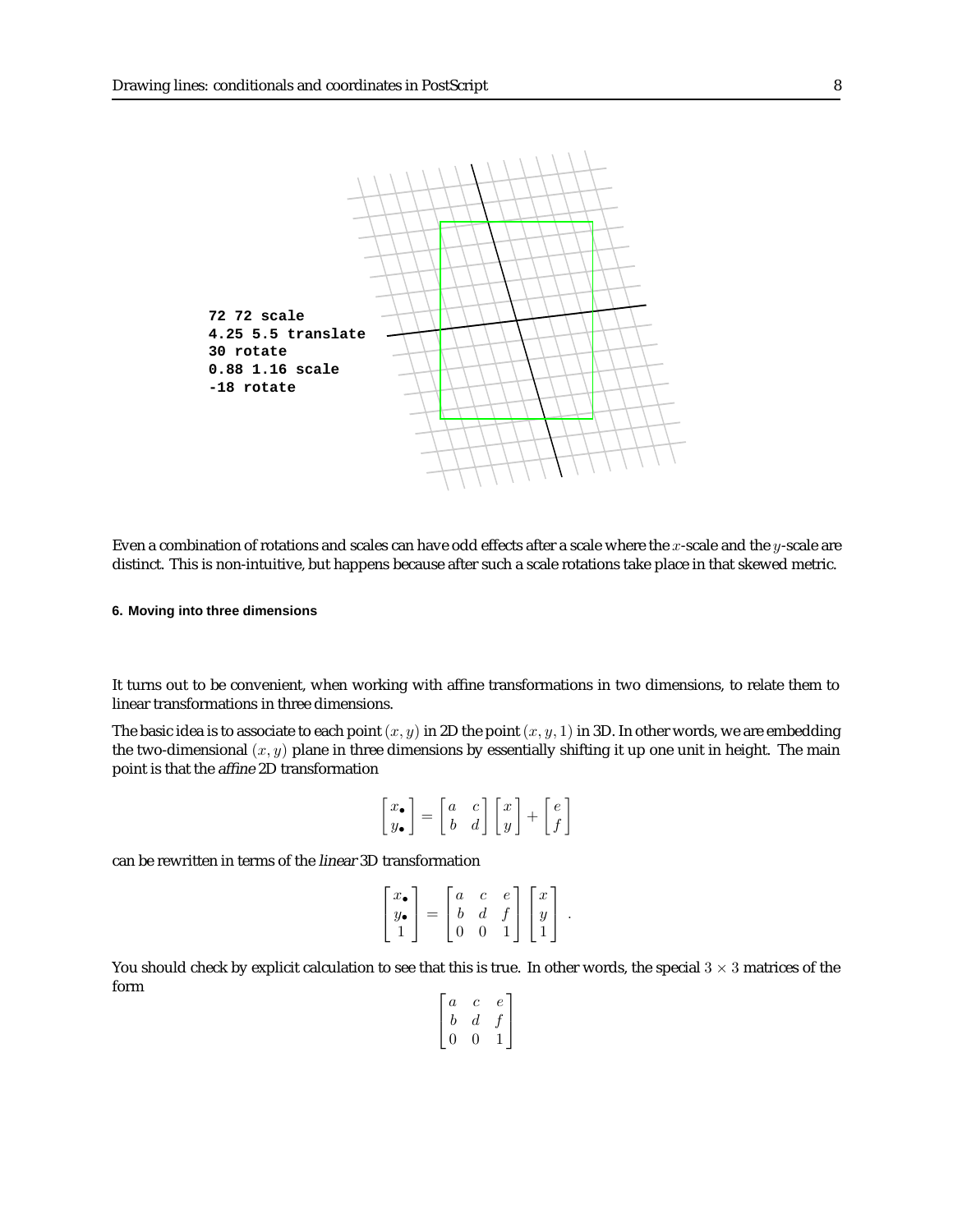are essentially affine transformations in two dimensions. One advantage of this association is that if we perform two affine transformations successively

$$
\begin{bmatrix} x \\ y \end{bmatrix} \mapsto \begin{bmatrix} x_{\bullet} \\ y_{\bullet} \end{bmatrix} = \begin{bmatrix} a & c \\ b & d \end{bmatrix} \begin{bmatrix} x \\ y \end{bmatrix} + \begin{bmatrix} e \\ f \end{bmatrix}
$$

$$
\begin{bmatrix} x_{\bullet} \\ y_{\bullet} \end{bmatrix} \mapsto \begin{bmatrix} x_{\bullet\bullet} \\ y_{\bullet\bullet} \end{bmatrix} = \begin{bmatrix} a_{\bullet} & c_{\bullet} \\ b_{\bullet} & d_{\bullet} \end{bmatrix} \begin{bmatrix} x_{\bullet} \\ y_{\bullet} \end{bmatrix} + \begin{bmatrix} e_{\bullet} \\ f_{\bullet} \end{bmatrix}
$$

then the composition of the two corresponds to the product of the two associate  $3 \times 3$  matrices

$$
\begin{bmatrix} a_{\bullet} & c_{\bullet} & e_{\bullet} \\ b_{\bullet} & d_{\bullet} & f_{\bullet} \\ 0 & 0 & 1 \end{bmatrix} \begin{bmatrix} a & c & e \\ b & d & f \\ 0 & 0 & 1 \end{bmatrix}.
$$

This makes the rule for calculating the composition of affine transformations relatively easy to remember.

There are other advantages, too. A big one involves calculating the effect of coordinate changes on the equations of lines. The equation of the line

$$
Ax + By + C = 0
$$

can be expressed purely in terms of matrix multiplication as

$$
\begin{bmatrix} A & B & C \end{bmatrix} \begin{bmatrix} x \\ y \\ 1 \end{bmatrix} = 0 \ .
$$

This makes it simple to answer the following question:

• Suppose we perform an affine coordinate change

$$
\begin{bmatrix} x \\ y \end{bmatrix} \mapsto \begin{bmatrix} x_{\bullet} \\ y_{\bullet} \end{bmatrix} = \begin{bmatrix} a & c \\ b & d \end{bmatrix} \begin{bmatrix} x \\ y \end{bmatrix} + \begin{bmatrix} e \\ f \end{bmatrix}
$$

.

If the equation of a line in  $(x, y)$  coordinates is  $Ax + By + C = 0$ , what is it in terms of  $(x_{\bullet}, y_{\bullet})$  coordinates? For example, if we choose new coordinates to be the old ones rotated by  $90^{\circ}$ , then the old x-axis becomes the new y-axis, and vice-versa.

The equation we start with is

$$
\begin{bmatrix} A & B & C \end{bmatrix} \begin{bmatrix} x \\ y \\ 1 \end{bmatrix} = 0 \ .
$$

We have

$$
\begin{bmatrix} x_{\bullet} \\ y_{\bullet} \\ 1 \end{bmatrix} = \begin{bmatrix} a & c & e \\ b & d & f \\ 0 & 0 & 1 \end{bmatrix} \begin{bmatrix} x \\ y \\ 1 \end{bmatrix}, \qquad \begin{bmatrix} x \\ y \\ 1 \end{bmatrix} = \begin{bmatrix} a & c & e \\ b & d & f \\ 0 & 0 & 1 \end{bmatrix}^{-1} \begin{bmatrix} x_{\bullet} \\ y_{\bullet} \\ 1 \end{bmatrix}
$$

therefore

$$
Ax + By + C = [A \quad B \quad C] \begin{bmatrix} x \\ y \\ 1 \end{bmatrix}
$$
  
=  $[A \quad B \quad C] \begin{bmatrix} a & c & e \\ b & d & f \\ 0 & 0 & 1 \end{bmatrix}^{-1} \begin{bmatrix} x_c \\ y_c \\ 1 \end{bmatrix}$   
=  $[A \bullet \quad B \bullet \quad C \bullet] \begin{bmatrix} x_c \\ y_c \\ 1 \bullet \end{bmatrix}$   
=  $A \bullet x \bullet + B \bullet y \bullet + C \bullet$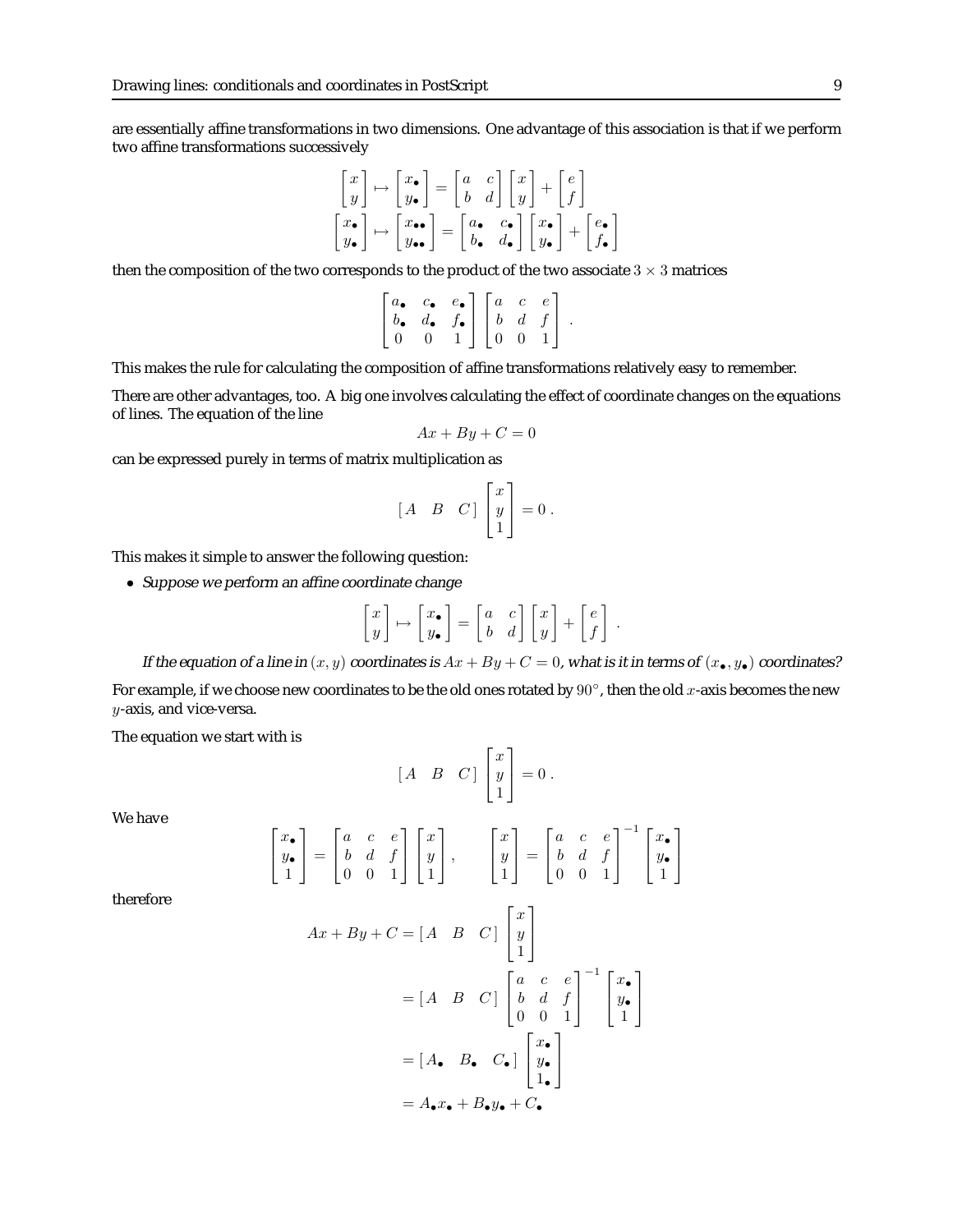if

$$
[A_{\bullet} \quad B_{\bullet} \quad C_{\bullet}] = [A \quad B \quad C] \begin{bmatrix} a & c & e \\ b & d & f \\ 0 & 0 & 1 \end{bmatrix}^{-1}.
$$

To summarize:

• If we change coordinates according to the formula

$$
\left[\begin{matrix} x_\bullet \\ y_\bullet \\ 1 \end{matrix}\right] = \left[\begin{matrix} a & c & e \\ b & d & f \\ 0 & 0 & 1 \end{matrix}\right] \left[\begin{matrix} x \\ y \\ 1 \end{matrix}\right]
$$

1  $\mathbf{I}$ 

.

then the line  $Ax + By + C = 0$  is the same as the line  $A_{\bullet}x_{\bullet} + B_{\bullet}y_{\bullet} + C_{\bullet} = 0$ . where

$$
\begin{bmatrix} A_{\bullet} & B_{\bullet} & C_{\bullet} \end{bmatrix} = \begin{bmatrix} A & B & C \end{bmatrix} \begin{bmatrix} a & c & e \\ b & d & f \\ 0 & 0 & 1 \end{bmatrix}^{-1}
$$

To go with this result, it is useful to know that

$$
\begin{bmatrix} A & v \\ 0 & 1 \end{bmatrix}^{-1} = \begin{bmatrix} A^{-1} & -A^{-1}v \\ 0 & 1 \end{bmatrix}
$$

as you can check by multiplying. Here A is a  $2 \times 2$  matrix and v a column vector. Also that

$$
\begin{bmatrix} a & b \\ c & d \end{bmatrix}^{-1} = \begin{bmatrix} d/\Delta & -b/\Delta \\ -c/\Delta & a/\Delta \end{bmatrix}, \qquad \Delta = ad - bc.
$$

Here is a PostScript procedure which has four arguments, a 'matrix'  $M$  and three numbers  $A$ ,  $B$ , and  $C$ , which returns on the stack the three numbers  $A_{\bullet}$ ,  $B_{\bullet}$ ,  $C_{\bullet}$  which go in the equation for the transform under M of the line  $Ax + By + C = 0.$ 

@/transform-line 8 dict begin /C exch def /B exch def /A exch def /M exch def /Minv M matrix invertmatrix def A Minv 0 get mul B Minv 1 get mul add A Minv 2 get mul B Minv 3 get mul add A Minv 4 get mul B Minv 5 get mul add C add end def@

In order to understand this, you should know that (1) the items in a PostScript array are numbered starting with 0, and that (2) if A is an array in PostScript, then  $\mathscr{A}$  i get erturns the *i*-th element of A.

**Exercise 6.1.** If we set

$$
x_{\bullet} = x + 3, \quad y_{\bullet} = y - 2
$$

what is the equation in  $(x_{\bullet}, y_{\bullet})$  of the line  $x + y = 1$ ?

**Exercise 6.2.** If we set

```
x_{\bullet} = -y + 3, \quad y_{\bullet} = x - 2
```
what is the equation in  $(x_{\bullet}, y_{\bullet})$  of the line  $x + y = 1$ ?

**Exercise 6.3.** If we set

 $x_{\bullet} = x - y + 1, \quad y_{\bullet} = x + y - 1$ 

what is the equation in  $(x_\bullet,y_\bullet)$  of the line  $x+y=1?$ 

#### **7. Drawing lines at last**

Recall again that we are looking for a procedure that has three arguments  $A, B$ , and  $C$  which builds in the current coordinate system, no matter what it may be, a line segment including all of the visible page. Here is the final routine we want: